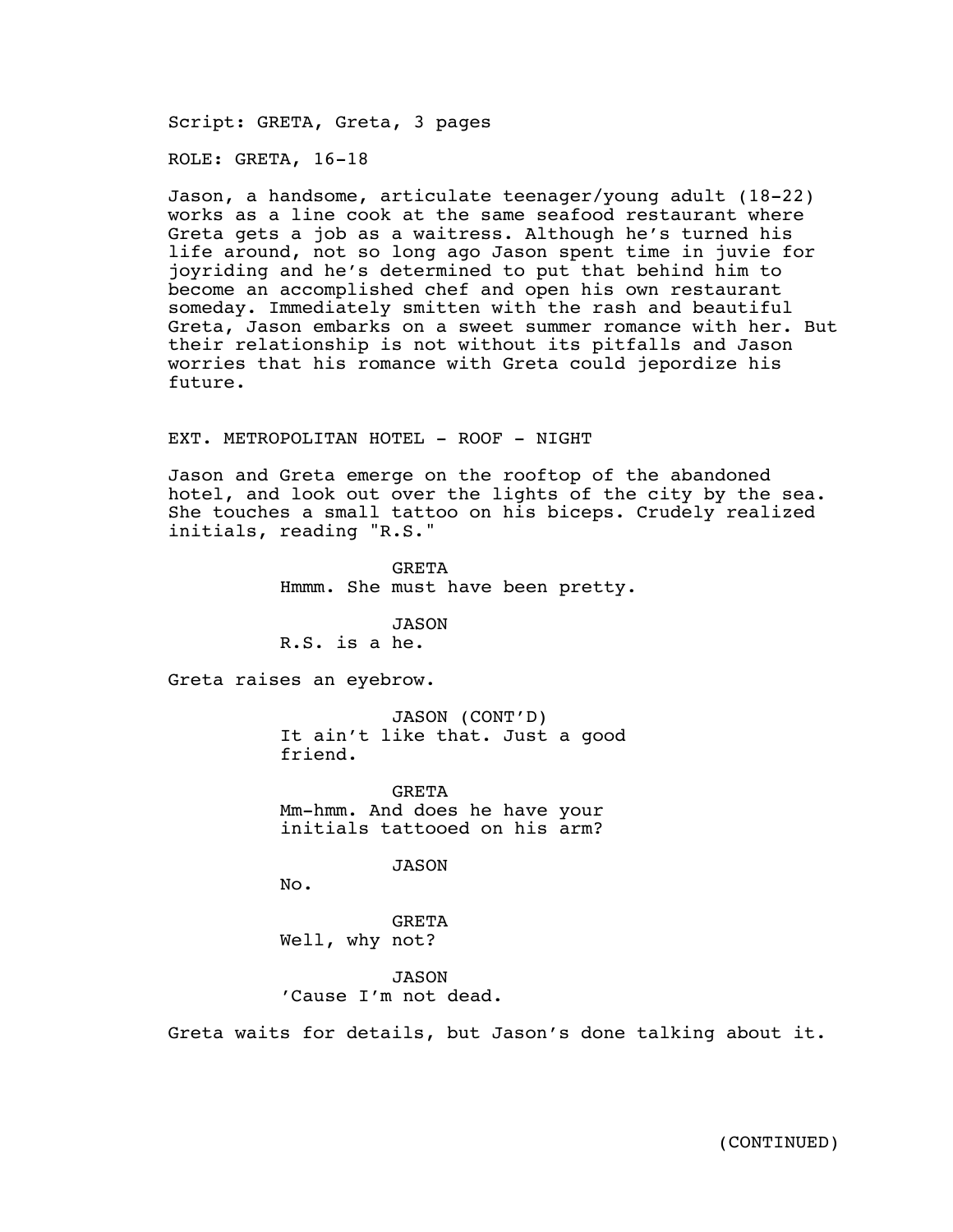GRETA So, is this what you do for fun around here?

JASON I try not to have fun. I work instead. I kinda have this talent for finding trouble and getting all up in it. So I stay busy. Idle hands, and all that.

GRETA So, you're going to be a chef?

JASON I'm going to own my own restaurant.

GRETA Where'd you learn to cook? Home ec?

JASON

Prison.

Greta laughs, but ceases immediately.

GRETA

Liar.

JASON Well, juvie.

GRETA Really? What for?

JASON Joy ridin'.

GRETA You're so full of it.

JASON No ma'am. It's not like I'm bragging or nothing. I ain't proud of it.

GRETA For stealing cars?

JASON

Yep.